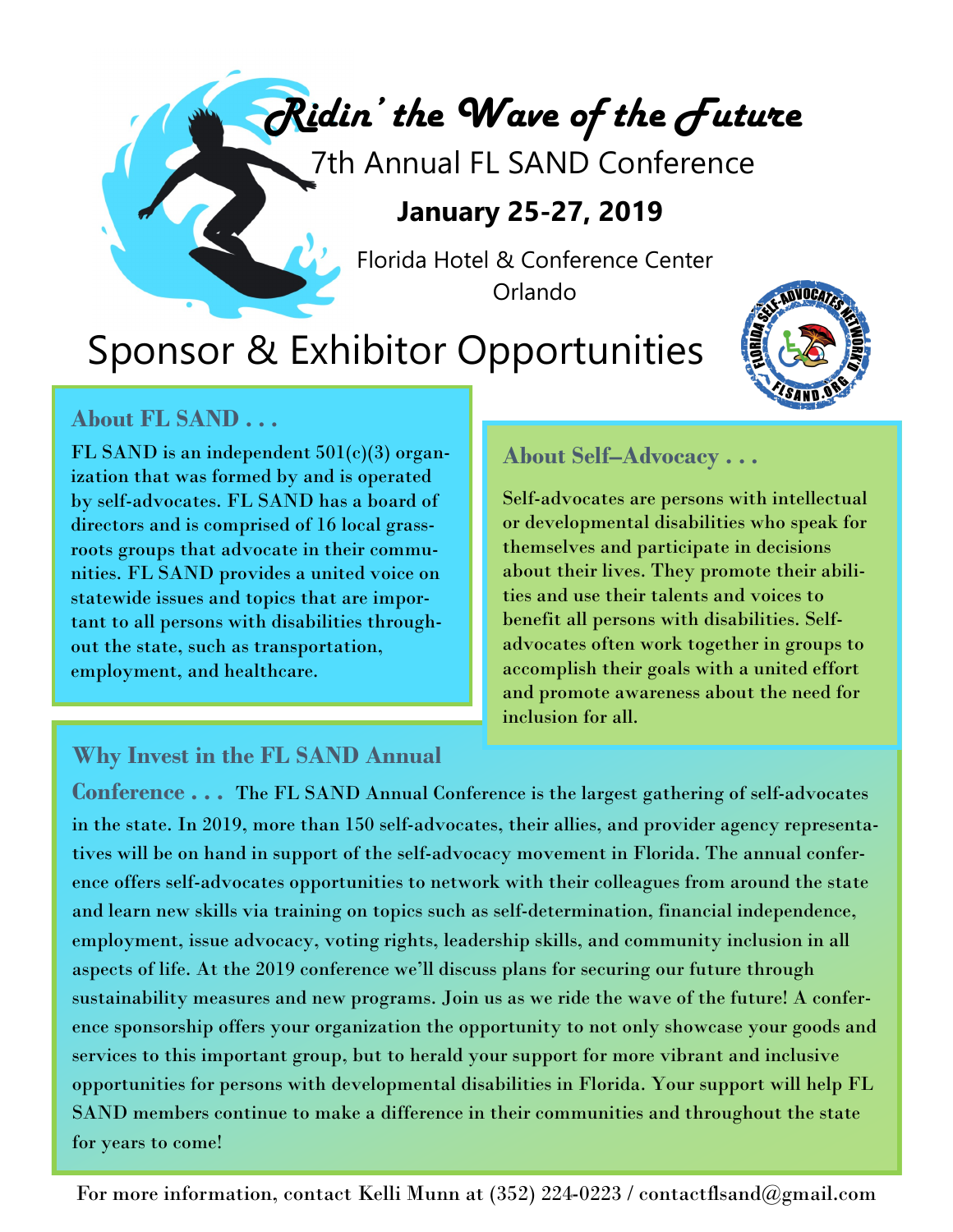## Sponsorship Levels

# *P e r f e ct 1 0 — H e a d l i n e r* \$3,000+

- Welcome remarks prior to keynote address Saturday morning or during lunch Saturday
- Headliner presence in all marketing and conference materials (largest logo) top billing on sponsor banner
- Publicity on flsand.org, fsacentral.org, and social media pages
- Full-page display ad in conference program
- One complimentary hotel room Friday and Saturday evenings and two conference registrations (includes lunch and dinner Saturday)
- Exhibitor table

## *Epic Wave* \$1,000—\$2,000

- Welcome remarks Friday evening at the event kick-off
- Prominent presence in all marketing and conference materials and sponsor banner
- Publicity on flsand.org, fsacentral.org, and social media pages
- Half-page display ad in conference program
- Complimentary hotel room one evening and two conference registrations (includes lunch and dinner Saturday)
- Exhibitor table

# *Surf's Up* \$500

- Welcome remarks Sunday morning
- Logo in all marketing and conference materials including sponsor banner
- Publicity on flsand.org, fsacentral.org, and social media pages
- Quarter-page display ad in conference program
- Exhibitor table and one conference registration (includes lunch Saturday)



# *R i p C u r l* \$ 275

- Organization name on all marketing and conference materials
- Publicity on flsand.org, fsacentral.org, and social media pages
- Exhibitor table

### FLSAND.org

For more information, contact Kelli Munn at (352) 224-0223 / contactflsand@gmail.com